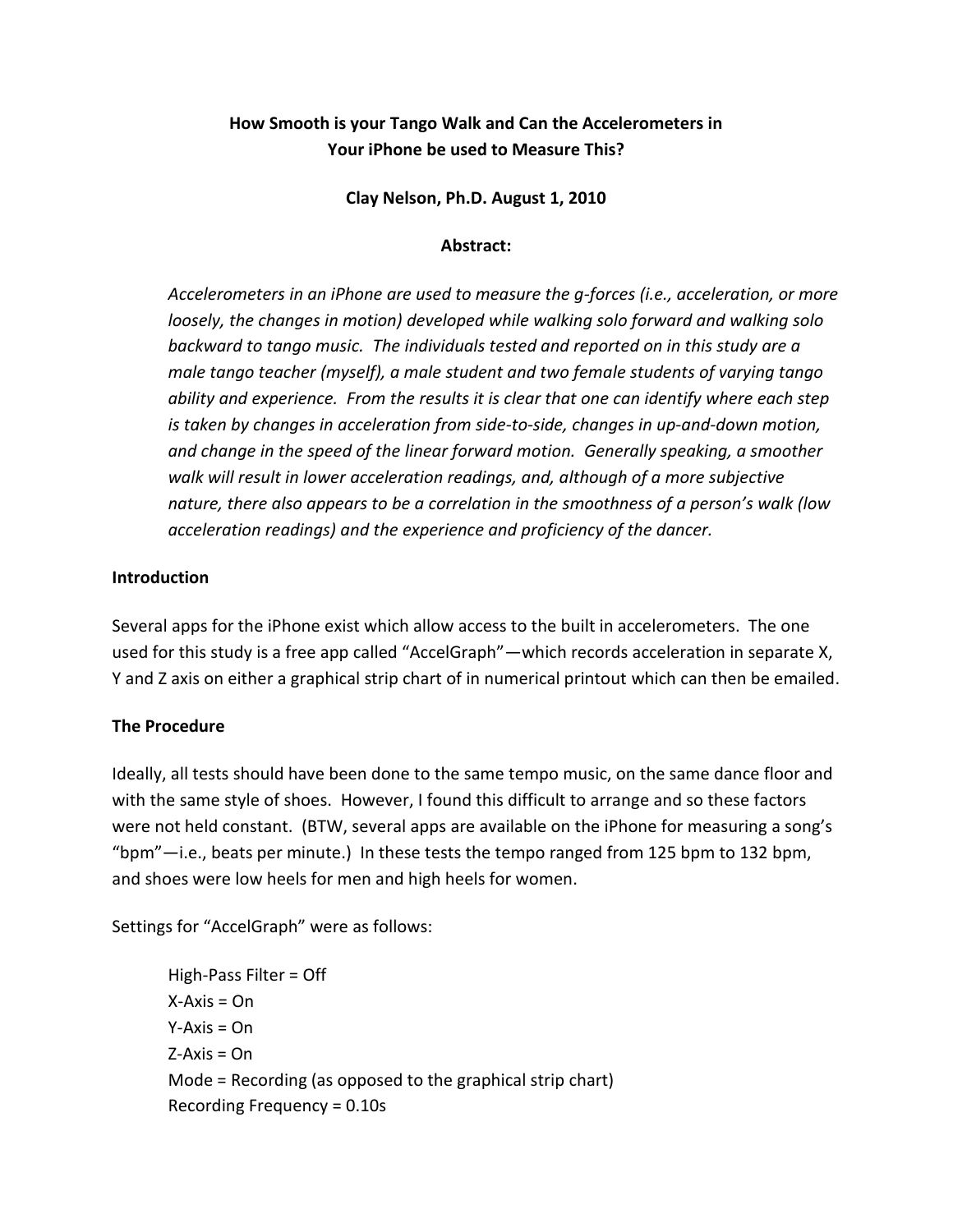The forward solo walking test was conducted with the subject holding the iPhone in a vertical position against their breast bone with their right hand. With the tango music playing, I pressed the "start" button of the AccelGraph app on the first beat of the music and the subject held for four slow counts of the music (2 measures). The subject then walked to the slow downbeats of the music (counts 1 & 3) for 30 steps, stopped walking, and I then pressed the "stop" button and emailed the results to myself.

The backward solo walking test was conducted in the same manner except the iPhone was held in the left hand and the subject walked backwards.

Once emailed to myself, I put the data into an excel spreadsheet to analyze the results. A typical graphical result of the raw is shown below.



Note that the lines start fairly smooth as the subject stands still for the first 4 counts. After this smooth part, the walking motion is easily detected on the graph. Note also that the average "Up & Down" motion is displaced in the negative direction by a magnitude of approximately 1.0. This is a result of gravity pulling in the downward direction. Note also that the 'Side to Side" and "Start & Stop" motion do not average around zero as they should. This is because the iPhone was not held in a perfectly vertically aligned position. Thus there is a small component of the gravity vector acting in these other two directions.

## **Analyzing and Comparing the Results**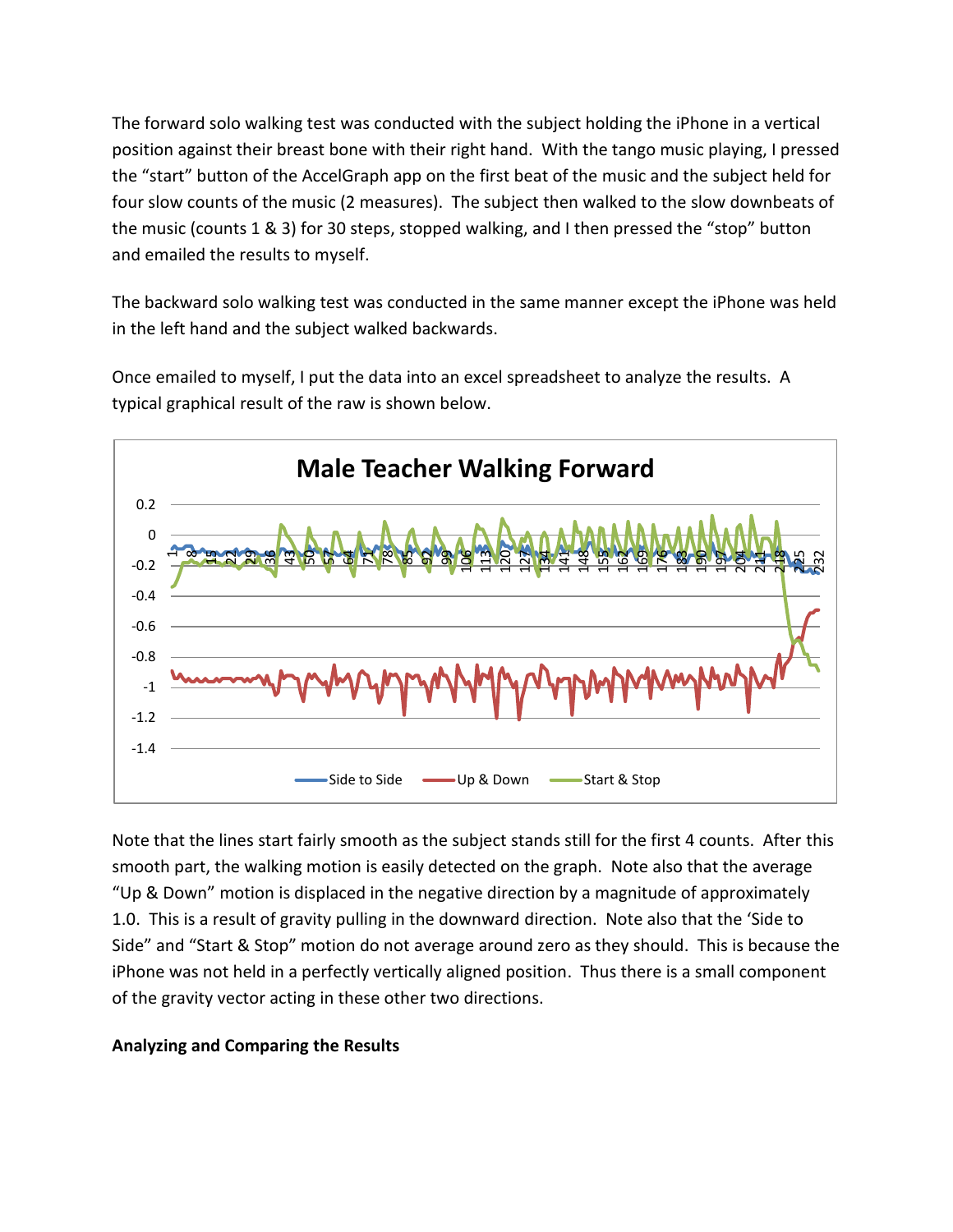To eliminate including the smooth motion during the first four counts, and to eliminate the excessive motion detected while the AccelGraph was being turned off at the end of the 30 steps, only data points from 51 through 200 (roughly between 5 and 20 seconds) were used in the following comparisons. Also, to eliminate the gravity component, the only two measures that were used were the average deviation from the mean, and the difference between the maximum and minimum amplitudes—again only with data points 51-200. [Excel formulas to calculate these are; [AVEDEV(range), MAX(range) - MIN(range)]. Results are shown below:



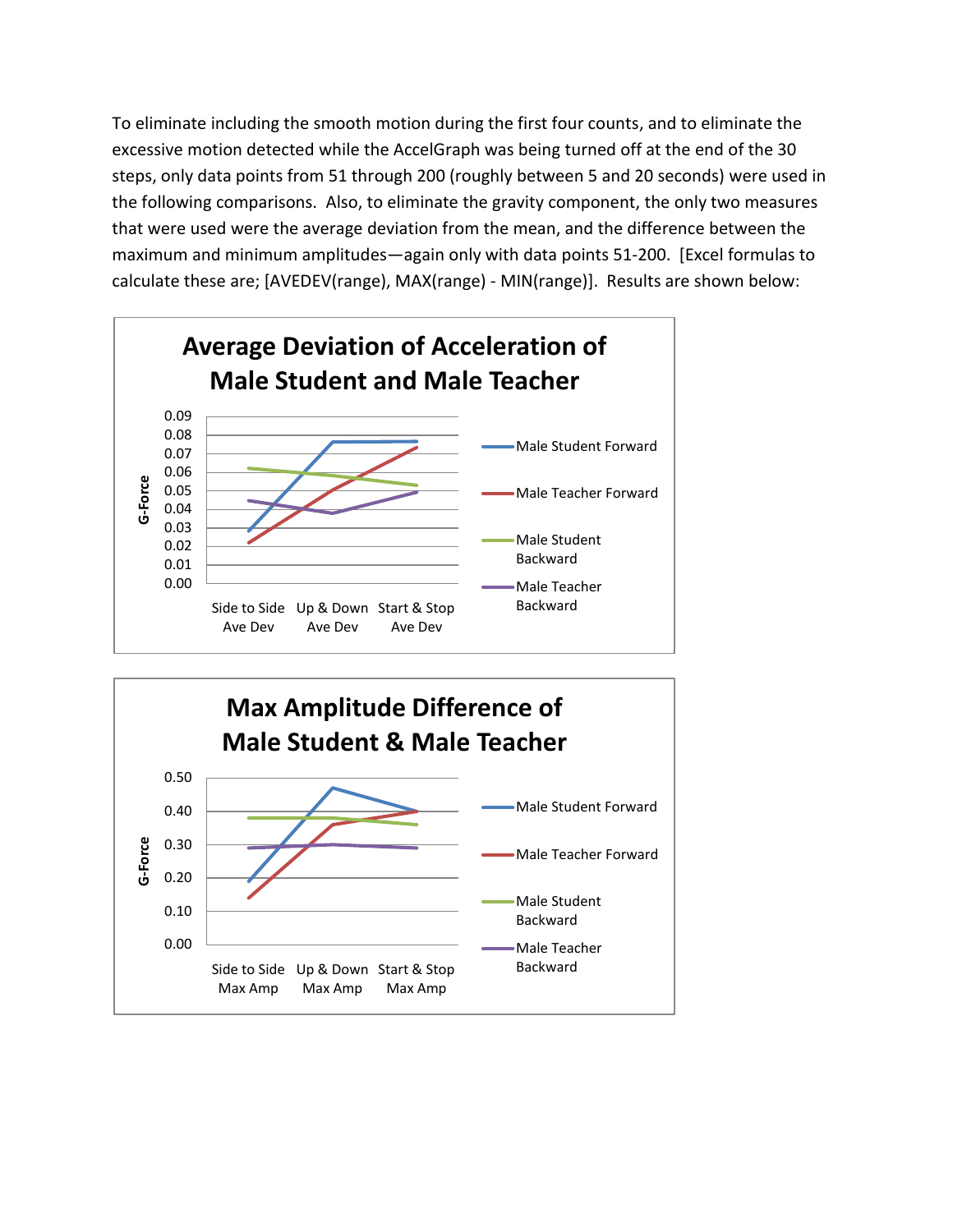



#### **Conclusions**

- 1. Although more than four test subjects were actually measured for this study, for purposes of demonstrating the technique of using an iPhone to measure walking smoothness, I purposely chose only four subject's data that I felt would show significant differences.
- 2. It's clearly discernable from the raw data in the first graph where each step is being taken